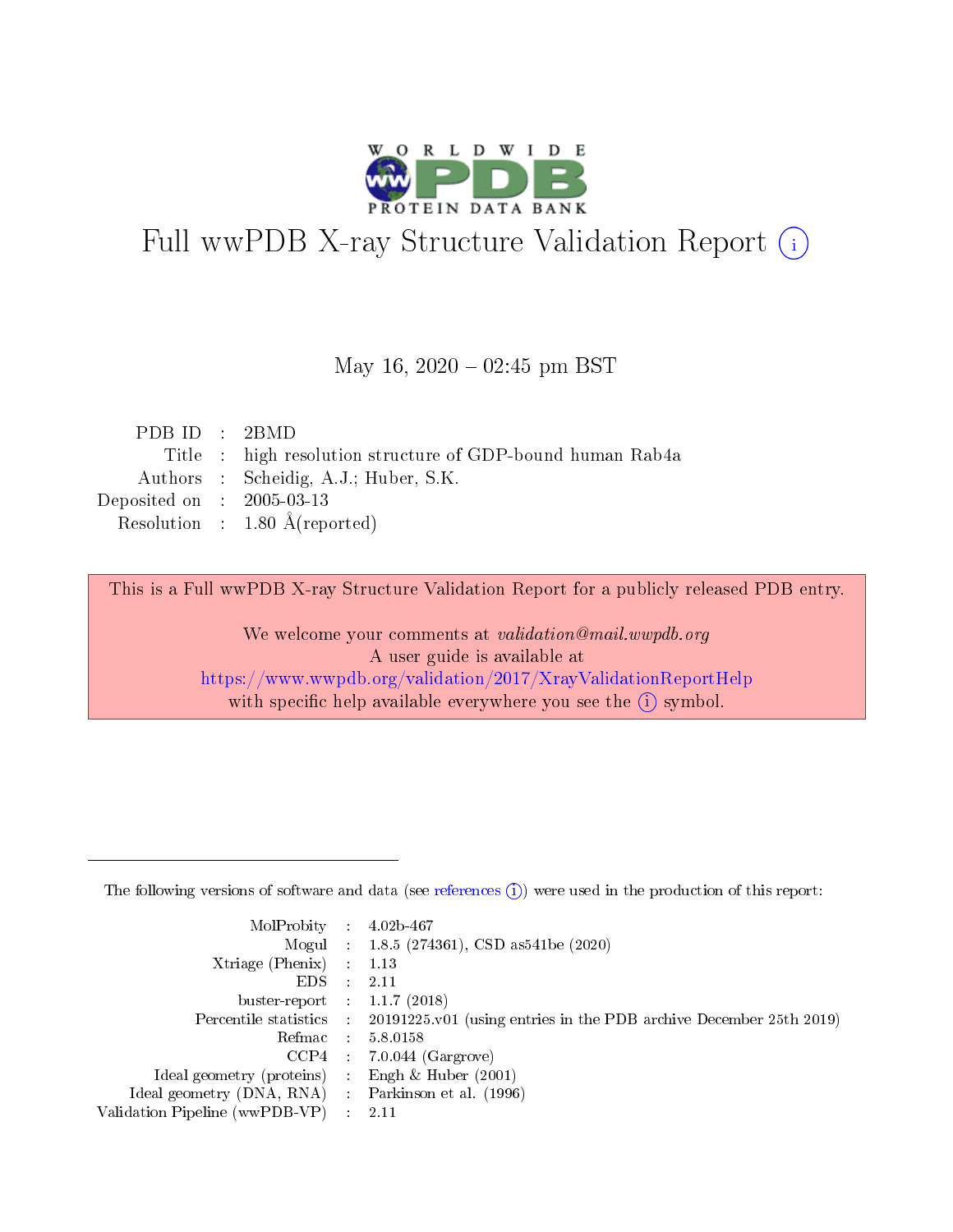## 1 [O](https://www.wwpdb.org/validation/2017/XrayValidationReportHelp#overall_quality)verall quality at a glance  $(i)$

The following experimental techniques were used to determine the structure: X-RAY DIFFRACTION

The reported resolution of this entry is 1.80 Å.

Percentile scores (ranging between 0-100) for global validation metrics of the entry are shown in the following graphic. The table shows the number of entries on which the scores are based.



| Metric                | Whole archive        | <b>Similar resolution</b>                                              |
|-----------------------|----------------------|------------------------------------------------------------------------|
|                       | $(\#\text{Entries})$ | $(\#\text{Entries},\,\text{resolution}\,\,\text{range}(\textup{\AA}))$ |
| $R_{free}$            | 130704               | $5950(1.80-1.80)$                                                      |
| Clashscore            | 141614               | 6793 $(1.80-1.80)$                                                     |
| Ramachandran outliers | 138981               | 6697 $(1.80-1.80)$                                                     |
| Sidechain outliers    | 138945               | 6696 (1.80-1.80)                                                       |
| RSRZ outliers         | 127900               | $5850(1.80-1.80)$                                                      |

The table below summarises the geometric issues observed across the polymeric chains and their fit to the electron density. The red, orange, yellow and green segments on the lower bar indicate the fraction of residues that contain outliers for  $>=3, 2, 1$  and 0 types of geometric quality criteria respectively. A grey segment represents the fraction of residues that are not modelled. The numeric value for each fraction is indicated below the corresponding segment, with a dot representing fractions  $\epsilon=5\%$  The upper red bar (where present) indicates the fraction of residues that have poor fit to the electron density. The numeric value is given above the bar.

| Mol | $\cap$ hain | Length | Quality of chain |     |    |  |  |  |
|-----|-------------|--------|------------------|-----|----|--|--|--|
|     |             |        | 5%               |     |    |  |  |  |
|     | . .         | 186    | 76%              | 14% | 7% |  |  |  |

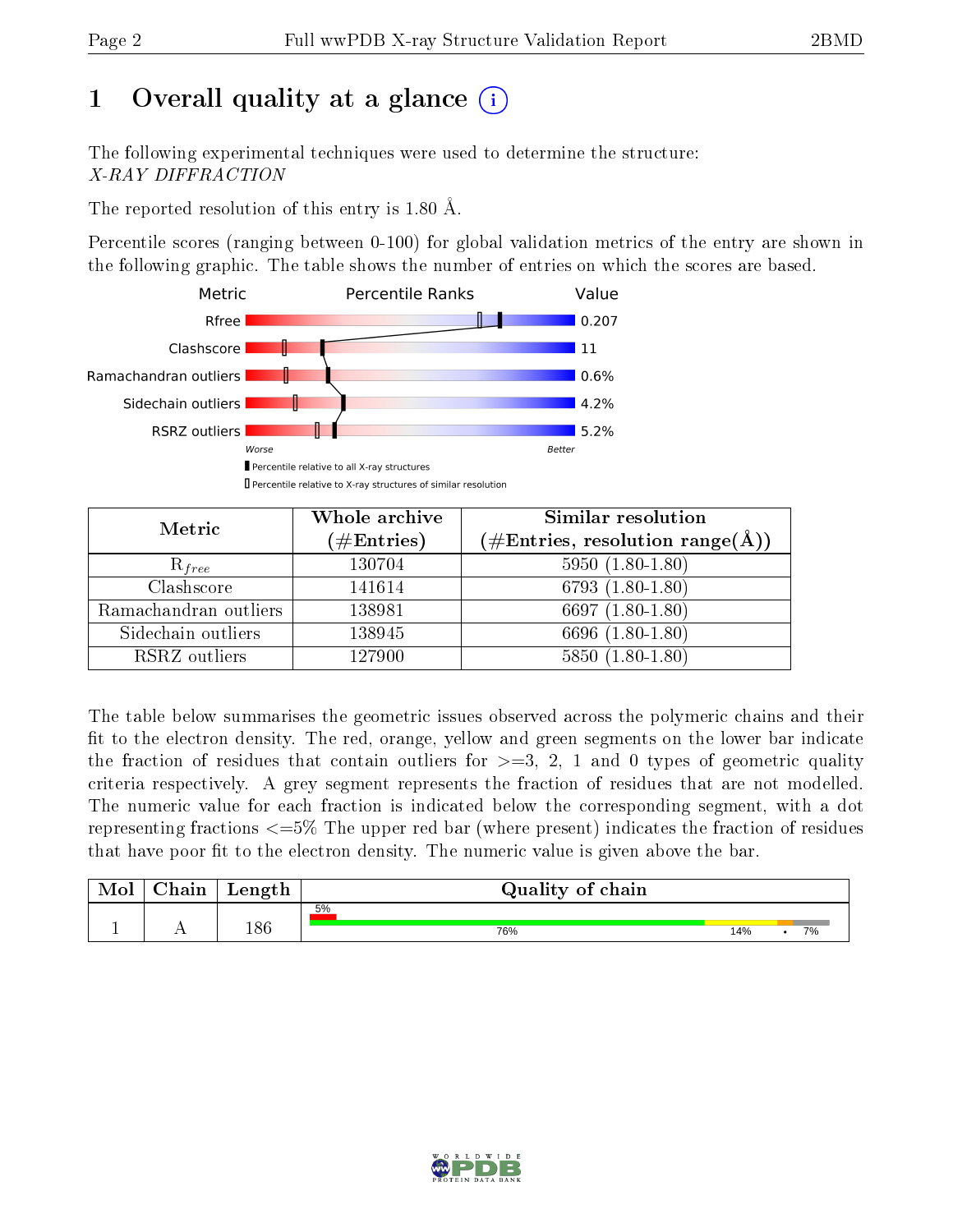# 2 Entry composition (i)

There are 4 unique types of molecules in this entry. The entry contains 1631 atoms, of which 0 are hydrogens and 0 are deuteriums.

In the tables below, the ZeroOcc column contains the number of atoms modelled with zero occupancy, the AltConf column contains the number of residues with at least one atom in alternate conformation and the Trace column contains the number of residues modelled with at most 2 atoms.

• Molecule 1 is a protein called RAS-RELATED PROTEIN RAB4A.

| Mol | $\cap$ hain | $\,$ Residues $\,$ | Atoms         |  |     |     | ZeroOcc | $\vert$ AltConf $\vert$ Trace |  |  |
|-----|-------------|--------------------|---------------|--|-----|-----|---------|-------------------------------|--|--|
|     |             | 173                | Total<br>1383 |  | 236 | 262 |         |                               |  |  |

 Molecule 2 is GUANOSINE -5' -DIPHOSPHATE (three-letter code: GDP) (formula:  $C_{10}H_{15}N_5O_{11}P_2$ .



|  | Chain   Residues | Atoms       |  |  |  | $\rm ZeroOcc \mid AltConf$ |  |  |
|--|------------------|-------------|--|--|--|----------------------------|--|--|
|  |                  | Total C N O |  |  |  |                            |  |  |

• Molecule 3 is GLYCEROL (three-letter code: GOL) (formula:  $C_3H_8O_3$ ).

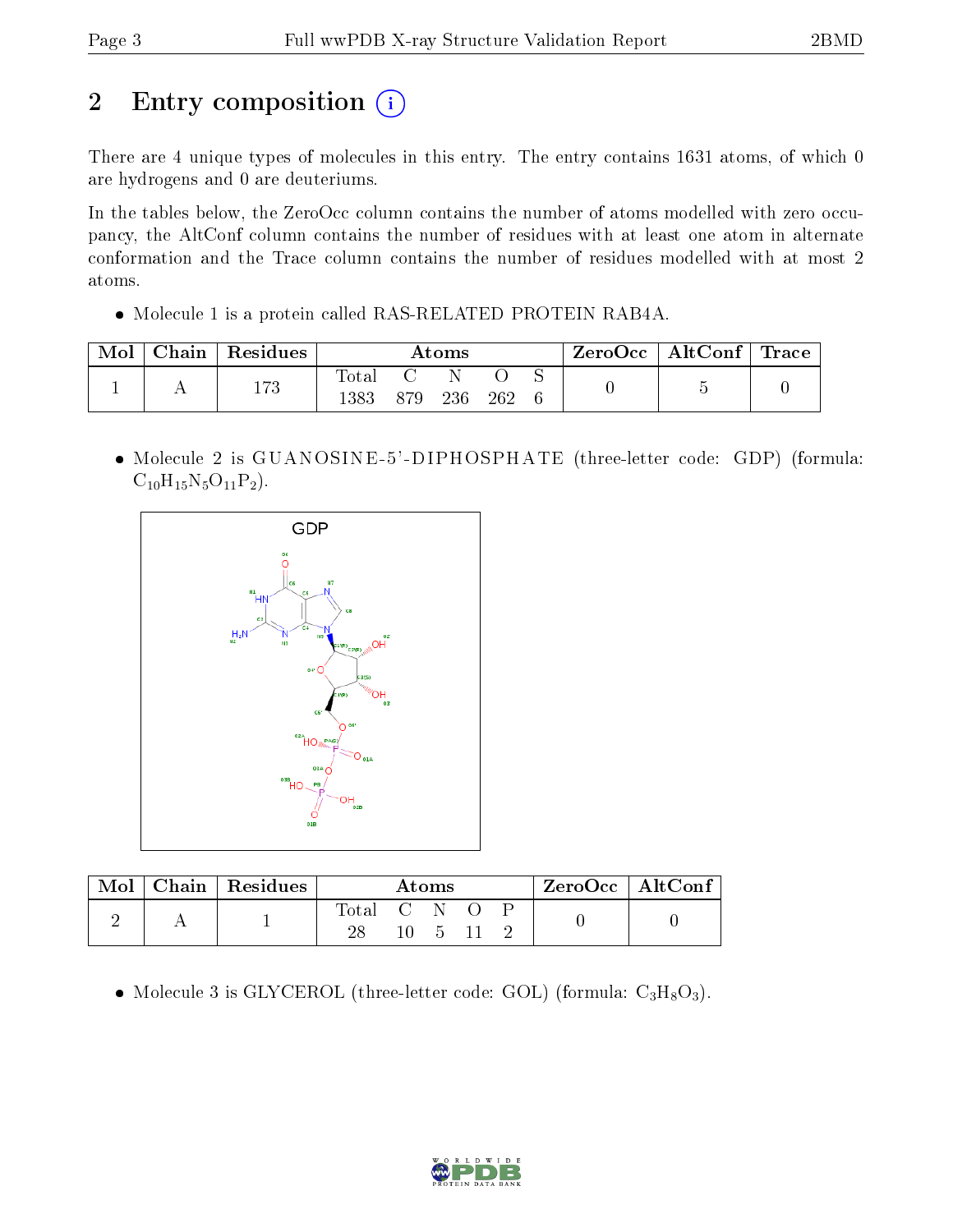

|  | $\text{Mol}$   Chain   Residues | Atoms     | $ZeroOcc \mid AltConf \mid$ |
|--|---------------------------------|-----------|-----------------------------|
|  |                                 | Total C O |                             |
|  |                                 | Total C O |                             |

 $\bullet\,$  Molecule 4 is water.

|  | $Mol$   Chain   Residues | Atoms               | $ZeroOcc \mid AltConf$ |  |
|--|--------------------------|---------------------|------------------------|--|
|  | 208                      | Total<br>208<br>208 |                        |  |

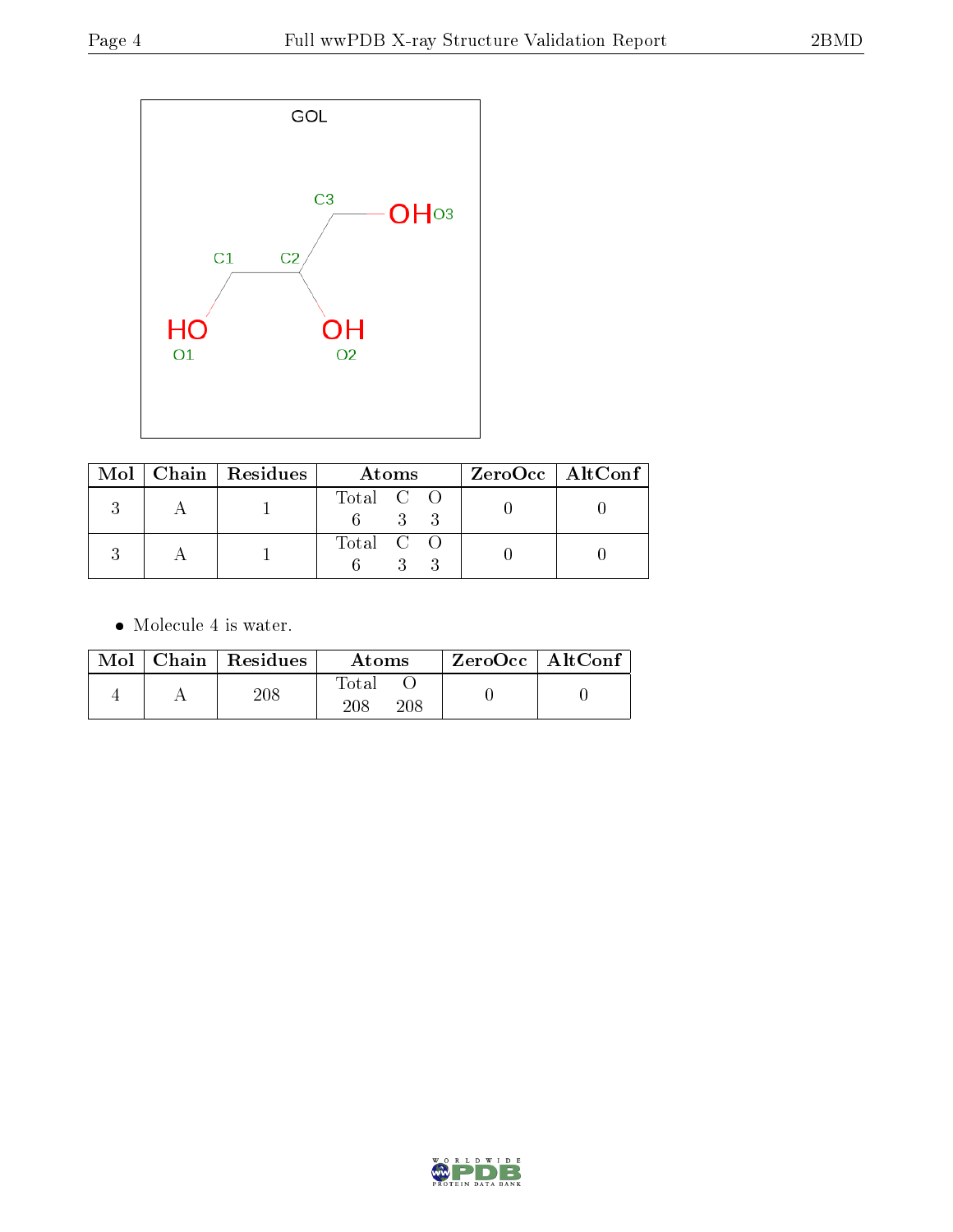## 3 Residue-property plots  $(i)$

These plots are drawn for all protein, RNA and DNA chains in the entry. The first graphic for a chain summarises the proportions of the various outlier classes displayed in the second graphic. The second graphic shows the sequence view annotated by issues in geometry and electron density. Residues are color-coded according to the number of geometric quality criteria for which they contain at least one outlier: green  $= 0$ , yellow  $= 1$ , orange  $= 2$  and red  $= 3$  or more. A red dot above a residue indicates a poor fit to the electron density (RSRZ  $> 2$ ). Stretches of 2 or more consecutive residues without any outlier are shown as a green connector. Residues present in the sample, but not in the model, are shown in grey.

• Molecule 1: RAS-RELATED PROTEIN RAB4A



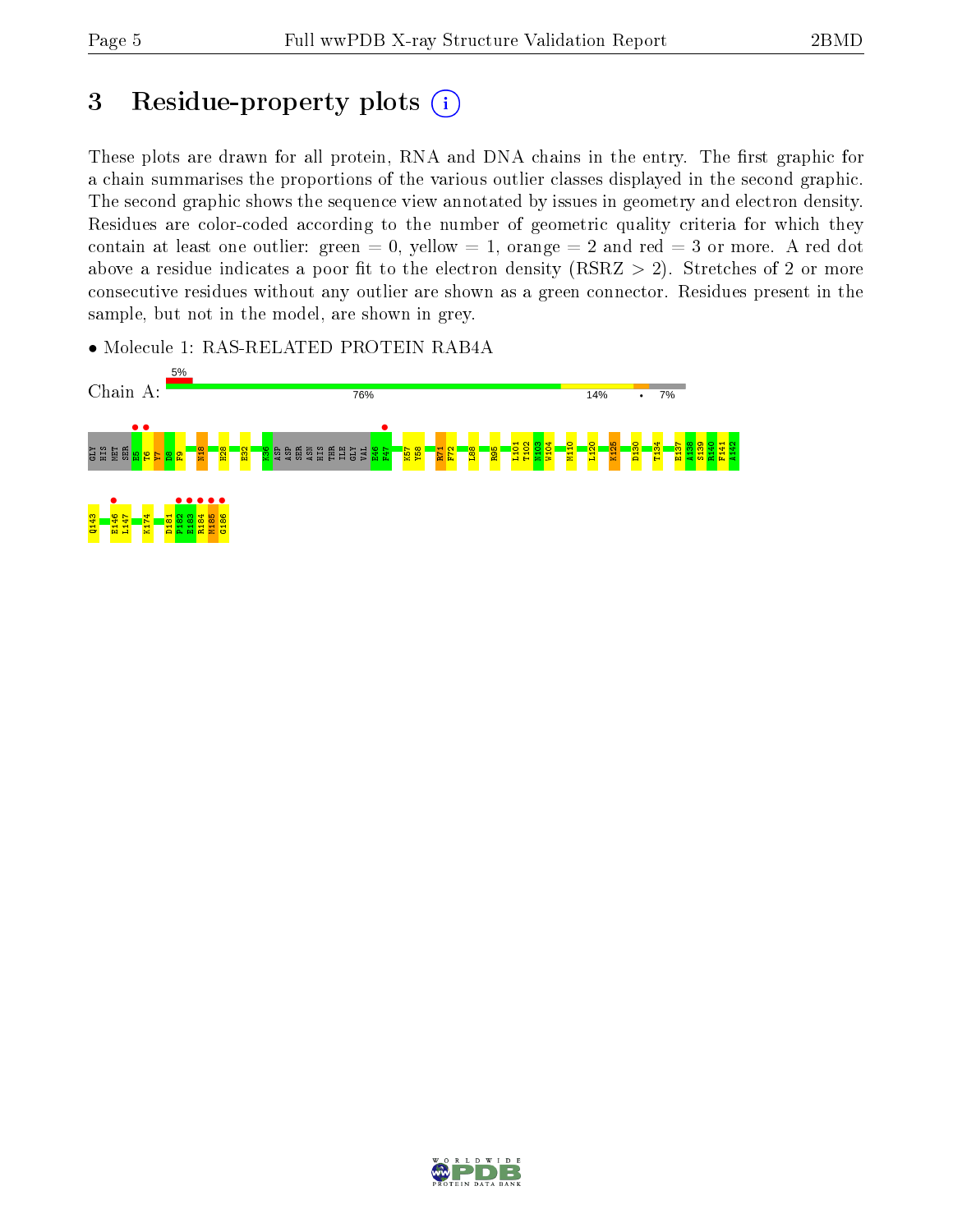## 4 Data and refinement statistics  $(i)$

| Property                                                             | Value                                                        | Source                       |
|----------------------------------------------------------------------|--------------------------------------------------------------|------------------------------|
| Space group                                                          | C121                                                         | Depositor                    |
| Cell constants                                                       | $71.14\overline{\text{A}}$<br>$63.75$ Å<br>$38.28\text{\AA}$ | Depositor                    |
| a, b, c, $\alpha$ , $\beta$ , $\gamma$                               | $100.03^{\circ}$ 90.00°<br>$90.00^\circ$                     |                              |
| Resolution $(A)$                                                     | 18.29<br>$-1.80$                                             | Depositor                    |
|                                                                      | 19.01<br>$-1.80$                                             | <b>EDS</b>                   |
| % Data completeness                                                  | $99.9(18.29-1.80)$                                           | Depositor                    |
| (in resolution range)                                                | $99.9(19.01-1.80)$                                           | <b>EDS</b>                   |
| $R_{merge}$                                                          | 0.07                                                         | Depositor                    |
| $R_{sym}$                                                            | (Not available)                                              | Depositor                    |
| $\langle I/\sigma(I) \rangle^{-1}$                                   | $6.88$ (at 1.80Å)                                            | Xtriage                      |
| Refinement program                                                   | REFMAC 5.1.19                                                | Depositor                    |
|                                                                      | 0.160<br>, 0.205                                             | Depositor                    |
| $R, R_{free}$                                                        | 0.160<br>0.207<br>$\mathcal{A}^{\pm}$                        | DCC                          |
| $R_{free}$ test set                                                  | 784 reflections $(5.00\%)$                                   | wwPDB-VP                     |
| Wilson B-factor $(A^2)$                                              | 12.6                                                         | Xtriage                      |
| Anisotropy                                                           | 0.363                                                        | Xtriage                      |
| Bulk solvent $k_{sol}(e/\mathring{A}^3)$ , $B_{sol}(\mathring{A}^2)$ | $0.39$ , $53.5$                                              | <b>EDS</b>                   |
| L-test for twinning <sup>2</sup>                                     | $< L >$ = 0.50, $< L2$ > = 0.33                              | Xtriage                      |
| Estimated twinning fraction                                          | No twinning to report.                                       | $\overline{\text{X}}$ triage |
| $\overline{F_o}, \overline{F_c}$ correlation                         | 0.96                                                         | <b>EDS</b>                   |
| Total number of atoms                                                | 1631                                                         | wwPDB-VP                     |
| Average B, all atoms $(A^2)$                                         | 16.0                                                         | wwPDB-VP                     |

Xtriage's analysis on translational NCS is as follows: The largest off-origin peak in the Patterson function is 10.63% of the height of the origin peak. No significant pseudotranslation is detected.

<sup>&</sup>lt;sup>2</sup>Theoretical values of  $\langle |L| \rangle$ ,  $\langle L^2 \rangle$  for acentric reflections are 0.5, 0.333 respectively for untwinned datasets, and 0.375, 0.2 for perfectly twinned datasets.



<span id="page-5-1"></span><span id="page-5-0"></span><sup>1</sup> Intensities estimated from amplitudes.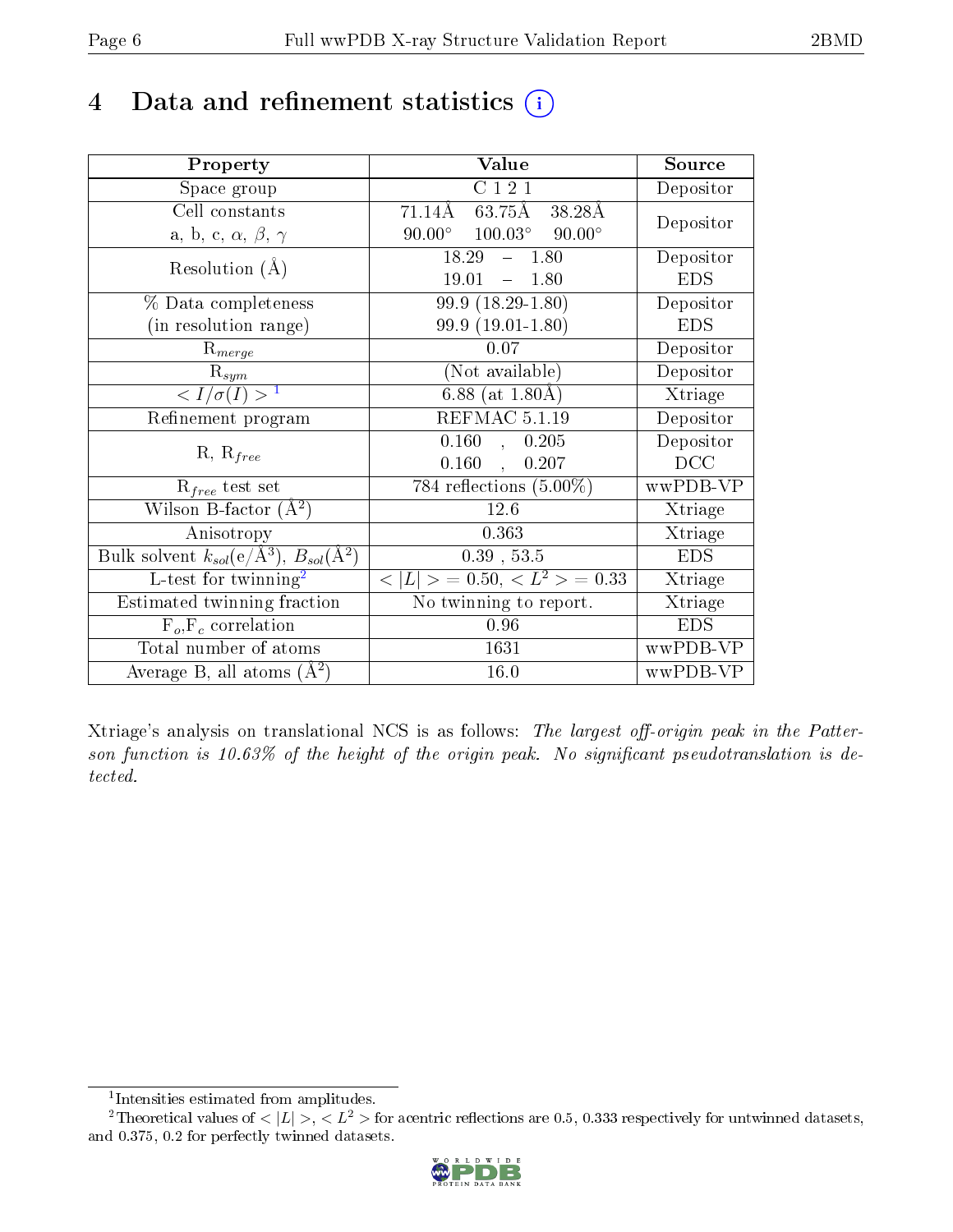## 5 Model quality  $(i)$

### 5.1 Standard geometry (i)

Bond lengths and bond angles in the following residue types are not validated in this section: GDP, GOL

The Z score for a bond length (or angle) is the number of standard deviations the observed value is removed from the expected value. A bond length (or angle) with  $|Z| > 5$  is considered an outlier worth inspection. RMSZ is the root-mean-square of all Z scores of the bond lengths (or angles).

| $Mol$   Chain |      | Bond lengths                            | Bond angles |                 |  |
|---------------|------|-----------------------------------------|-------------|-----------------|--|
|               |      | RMSZ $\mid \#  Z  > 5 \mid$ RMSZ $\mid$ |             | $\# Z  > 5$     |  |
|               | 0.60 | 0/1429                                  | 0.79        | $2/1922(0.1\%)$ |  |

Chiral center outliers are detected by calculating the chiral volume of a chiral center and verifying if the center is modelled as a planar moiety or with the opposite hand.A planarity outlier is detected by checking planarity of atoms in a peptide group, atoms in a mainchain group or atoms of a sidechain that are expected to be planar.

|  | $\mid$ Mol $\mid$ Chain $\mid$ #Chirality outliers $\mid$ #Planarity outliers $\mid$ |
|--|--------------------------------------------------------------------------------------|
|  |                                                                                      |

There are no bond length outliers.

All (2) bond angle outliers are listed below:

| Mol | Chain |     | $\vert$ Res $\vert$ Type | A toms             |      | Observed $(°)$ | $\text{Ideal}(\textsuperscript{o})$ |
|-----|-------|-----|--------------------------|--------------------|------|----------------|-------------------------------------|
|     |       | 130 |                          | $CB-CG-OD2$        | 5.69 | 123.42         |                                     |
|     |       |     |                          | $CB-CG-OD2$   5.47 |      | 123.23         | -118.30-                            |

There are no chirality outliers.

All (1) planarity outliers are listed below:

|  |  | $\sqrt{\text{Mol} \mid \text{Chain}} \mid \text{Res} \mid \text{Type} \mid \text{Group}$ |
|--|--|------------------------------------------------------------------------------------------|
|  |  | ARG   Peptide                                                                            |

### 5.2 Too-close contacts (i)

In the following table, the Non-H and H(model) columns list the number of non-hydrogen atoms and hydrogen atoms in the chain respectively. The H(added) column lists the number of hydrogen atoms added and optimized by MolProbity. The Clashes column lists the number of clashes within the asymmetric unit, whereas Symm-Clashes lists symmetry related clashes.

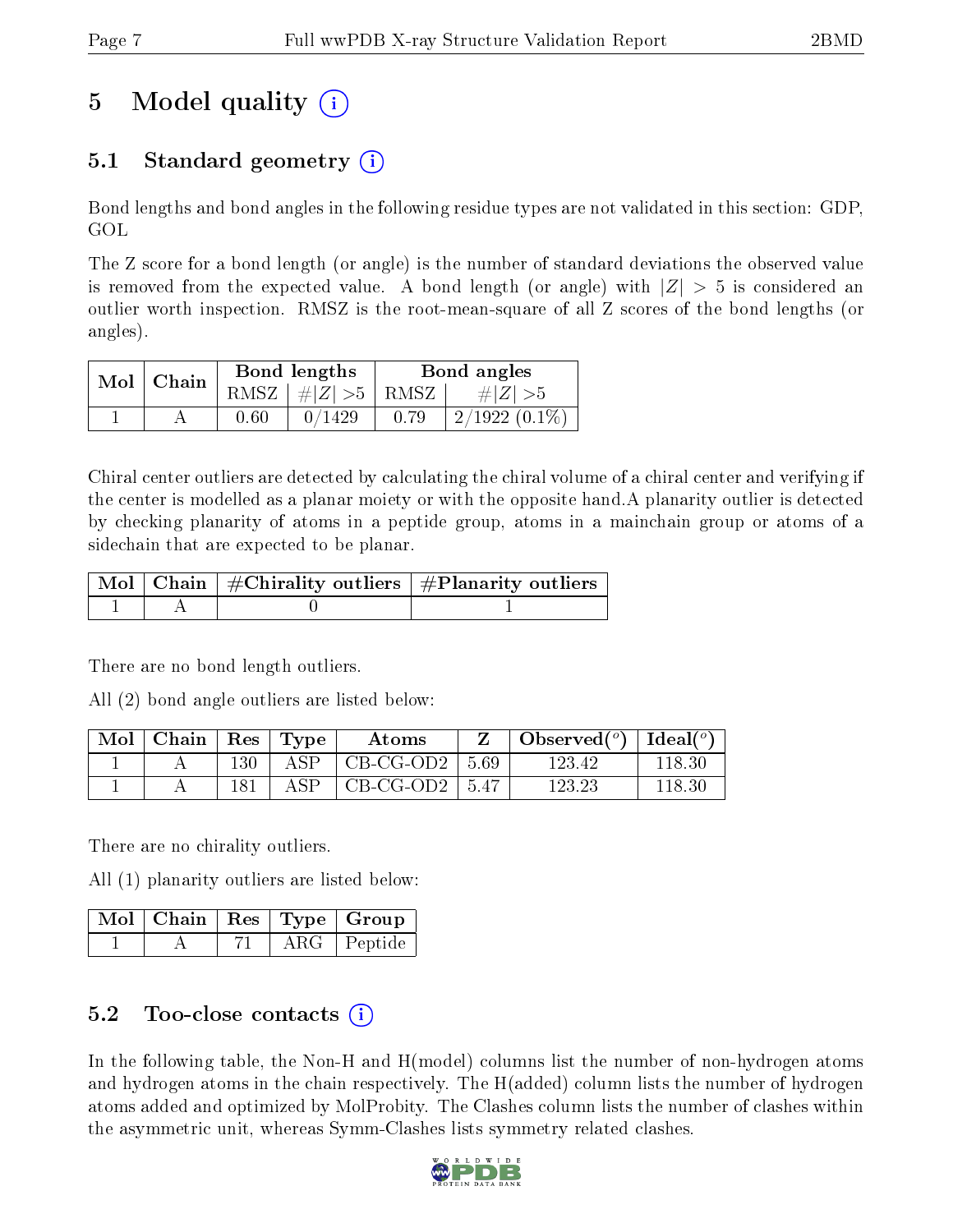|  |      |      |     | Mol   Chain   Non-H   H(model)   H(added)   Clashes   Symm-Clashes |
|--|------|------|-----|--------------------------------------------------------------------|
|  | 1383 | 1367 | 9 ດ |                                                                    |
|  |      |      |     |                                                                    |
|  |      |      |     |                                                                    |
|  | 208  |      |     |                                                                    |
|  | 1631 | 1395 | ງ ເ |                                                                    |

The all-atom clashscore is defined as the number of clashes found per 1000 atoms (including hydrogen atoms). The all-atom clashscore for this structure is 11.

All (32) close contacts within the same asymmetric unit are listed below, sorted by their clash magnitude.

| Atom-1                                 | Atom-2              | Interatomic       | Clash         |  |
|----------------------------------------|---------------------|-------------------|---------------|--|
|                                        |                     | distance $(A)$    | overlap $(A)$ |  |
| 1: A: 185: MET:HG2                     | 4:A:2092:HOH:O      | 1.74              | 0.85          |  |
| $1:A.9:$ PHE:CE2                       | 1:A:57:LYS:HD3      | 2.16              | 0.79          |  |
| 1:A:184:ARG:HG2                        | 1: A: 185:MET:H     | 1.51              | 0.74          |  |
| 1:A:18:ASN:HD22                        | 1: A:104:TRP:HE1    | $\overline{1.35}$ | 0.72          |  |
| 1: A:9:PHE:HE2                         | 1: A:57: LYS: HD3   | 1.56              | 0.69          |  |
| 1: A: 101: LEU: HB2                    | 3:A:1189:GOL:H11    | 1.73              | 0.69          |  |
| 1: A:57:LYS:NZ                         | 4:A:2049:HOH:O      | 2.22              | 0.68          |  |
| 1:A:184:ARG:HG2                        | 1:A:185:MET:N       | 2.11              | 0.64          |  |
| 1: A:110:MET:CE                        | 4:A:2115:HOH:O      | 2.45              | 0.63          |  |
| 1: A: 139: SER: O                      | 1:A:143:GLN:HG3     | 1.99              | 0.62          |  |
| 1:A:147:LEU:HD13                       | 4:A:2126:HOH:O      | $2.01\,$          | 0.59          |  |
| 1: A: 18: ASN: ND2                     | 1: A:104:TRP:HE1    | 1.99              | 0.59          |  |
| 1: A:57:LYS:CE                         | 4: A:2083:HOH:O     | $\overline{2.51}$ | 0.59          |  |
| 1: A:57: LYS: HE2                      | 4:A:2083:HOH:O      | 2.03              | 0.57          |  |
| 1:A:146:GLU:HA                         | 4:A:2156:HOH:O      | 2.06              | 0.55          |  |
| 1: A: 185: MET: HB3                    | 4:A:2052:HOH:O      | 2.09              | 0.53          |  |
| 1:A:141:PHE:CE1                        | 3:A:1189:GOL:H31    | 2.45              | 0.50          |  |
| 1: A:174:LYS:HE3                       | 4:A:2051:HOH:O      | 2.11              | 0.50          |  |
| $1:A:102[\overline{A}]\text{:}THR:OG1$ | 4:A:2105:HOH:O      | $\overline{2.14}$ | 0.49          |  |
| 1:A:120:LEU:HD13                       | 4:A:2126:HOH:O      | 2.13              | 0.49          |  |
| 1: A:6:THR:O                           | 1: A:6:THR:HG23     | 2.12              | 0.48          |  |
| 1:A:28[A]:HIS:NE2                      | 1:A:32:GLU:OE2      | 2.46              | 0.48          |  |
| 1: A: 125: LYS: HB2                    | 1: A: 125: LYS: HE2 | 1.70              | 0.48          |  |
| 1:A:184:ARG:HB2                        | 4:A:2197:HOH:O      | 2.13              | 0.47          |  |
| 1:A:28[A]:HIS:CD2                      | 1: A:32: GLU:OE2    | $\overline{2.66}$ | 0.47          |  |
| 1:A:7:TYR:HA                           | 1: A:58:TYR:HB2     | 1.98              | 0.46          |  |
| 1: A:110:MET:HE3                       | 4:A:2115:HOH:O      | 2.12              | 0.45          |  |
| 1: A:88:LEU:HG                         | 1:A:101:LEU:HD22    | 1.97              | 0.45          |  |
| 1:A:120:LEU:HB2                        | 4:A:2126:HOH:O      | 2.17              | 0.43          |  |
| 1: A: 134: THR: OG1                    | 1:A:137[A]:GLU:HG2  | 2.20              | 0.42          |  |

Continued on next page...

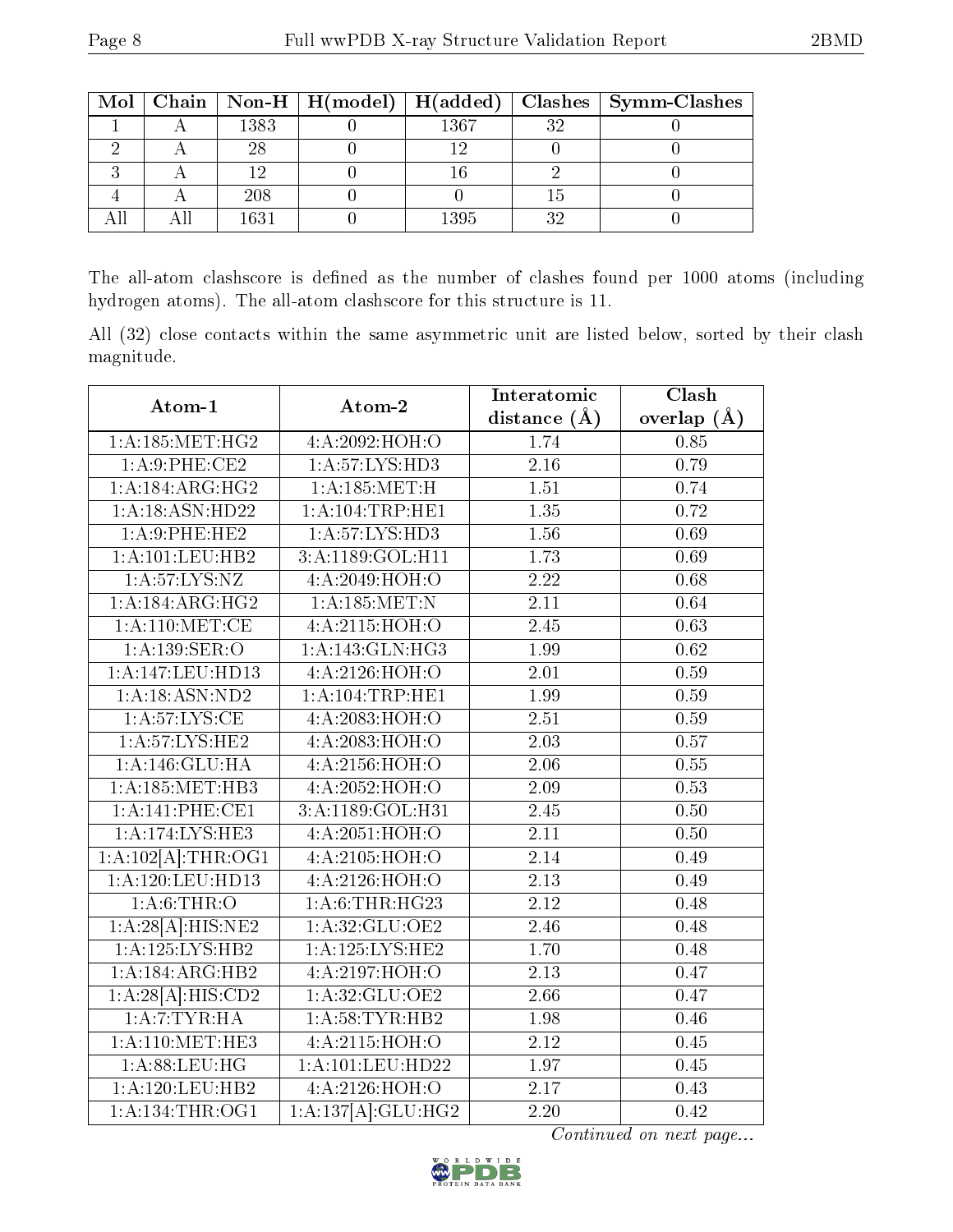| Atom-1            | Atom-2           | Interatomic<br>distance $(A)$ | Clash<br>overlap (A |
|-------------------|------------------|-------------------------------|---------------------|
| 1:A:28[A]:HIS:CE1 | 1: A:32: GLU:OE2 | 9.79                          | 0.42                |
| 1: A: 186: GLY: C | 4: A:2200:HOH:O  | 2.58                          |                     |

Continued from previous page...

There are no symmetry-related clashes.

#### 5.3 Torsion angles  $(i)$

#### 5.3.1 Protein backbone  $(i)$

In the following table, the Percentiles column shows the percent Ramachandran outliers of the chain as a percentile score with respect to all X-ray entries followed by that with respect to entries of similar resolution.

The Analysed column shows the number of residues for which the backbone conformation was analysed, and the total number of residues.

| $\mid$ Mol $\mid$ Chain $\mid$ | $\blacksquare$ Analysed                                     |  | Favoured   Allowed   Outliers   Percentiles |  |
|--------------------------------|-------------------------------------------------------------|--|---------------------------------------------|--|
|                                | $174/186$ (94\%)   166 (95\%)   7 (4\%)   1 (1\%)   25   12 |  |                                             |  |

All (1) Ramachandran outliers are listed below:

| $Mol$   Chain   Res | '1 ype |
|---------------------|--------|
|                     |        |

#### 5.3.2 Protein sidechains  $(i)$

In the following table, the Percentiles column shows the percent sidechain outliers of the chain as a percentile score with respect to all X-ray entries followed by that with respect to entries of similar resolution.

The Analysed column shows the number of residues for which the sidechain conformation was analysed, and the total number of residues.

| Mol   Chain | Analysed                                |  | Rotameric   Outliers   Percentiles |  |
|-------------|-----------------------------------------|--|------------------------------------|--|
|             | $148/157 (94\%)$   142 (96\%)   6 (4\%) |  | 16<br>$\sqrt{30}$                  |  |

All (6) residues with a non-rotameric sidechain are listed below:

| Mol                           | Chain | $\mid$ Res | Type' |  |  |  |  |  |  |
|-------------------------------|-------|------------|-------|--|--|--|--|--|--|
|                               |       |            | TV R  |  |  |  |  |  |  |
| <i>Continued on next page</i> |       |            |       |  |  |  |  |  |  |

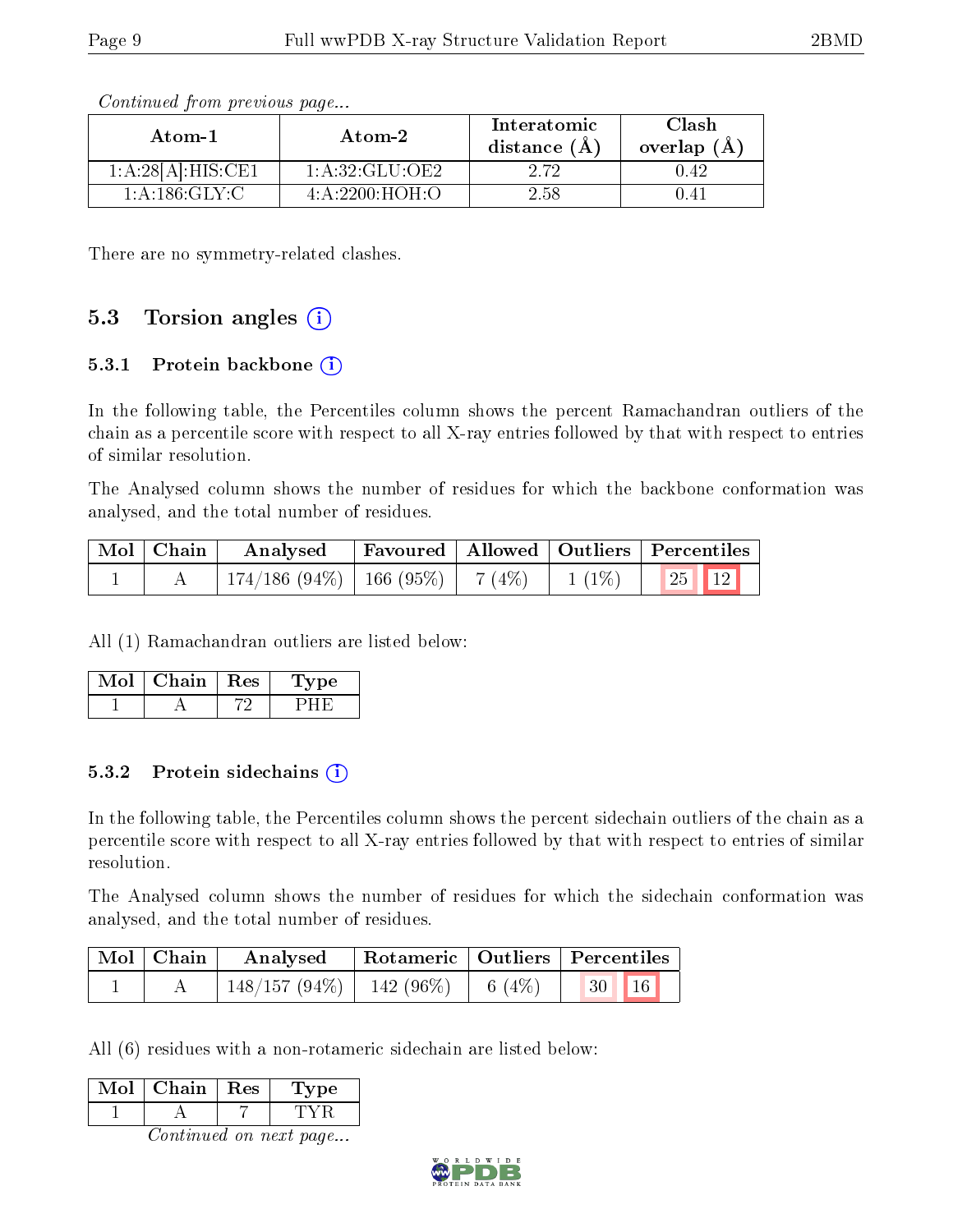Continued from previous page...

| Mol | Chain | Res | Type       |
|-----|-------|-----|------------|
|     |       | 18  | <b>ASN</b> |
|     |       | 71  | $\rm{ARG}$ |
|     |       | 95  | ARG        |
|     |       | 125 | <b>LYS</b> |
|     |       | 185 | MET        |

Some sidechains can be flipped to improve hydrogen bonding and reduce clashes. All (3) such sidechains are listed below:

| Mol | Chain | Res | 'Type |
|-----|-------|-----|-------|
|     |       | 18  | ASN   |
|     |       | 29  | GLN   |
|     |       | 159 |       |

#### 5.3.3 RNA  $(i)$

There are no RNA molecules in this entry.

#### 5.4 Non-standard residues in protein, DNA, RNA chains  $(i)$

There are no non-standard protein/DNA/RNA residues in this entry.

#### 5.5 Carbohydrates  $(i)$

There are no carbohydrates in this entry.

### 5.6 Ligand geometry (i)

3 ligands are modelled in this entry.

In the following table, the Counts columns list the number of bonds (or angles) for which Mogul statistics could be retrieved, the number of bonds (or angles) that are observed in the model and the number of bonds (or angles) that are defined in the Chemical Component Dictionary. The Link column lists molecule types, if any, to which the group is linked. The Z score for a bond length (or angle) is the number of standard deviations the observed value is removed from the expected value. A bond length (or angle) with  $|Z| > 2$  is considered an outlier worth inspection. RMSZ is the root-mean-square of all Z scores of the bond lengths (or angles).

| Mol | Type | $\mid$ Chain $\mid$ | Res  | Link           |        | Bond lengths |         |          | Bond angles |         |
|-----|------|---------------------|------|----------------|--------|--------------|---------|----------|-------------|---------|
|     |      |                     |      |                | Counts | RMSZ         | $\# Z $ | Counts - | RMSZ        | $\# Z $ |
|     | GOL  |                     | .189 | $\blacksquare$ | 5.5.5  | 0.63         |         | b.b.b    | 0.78        |         |

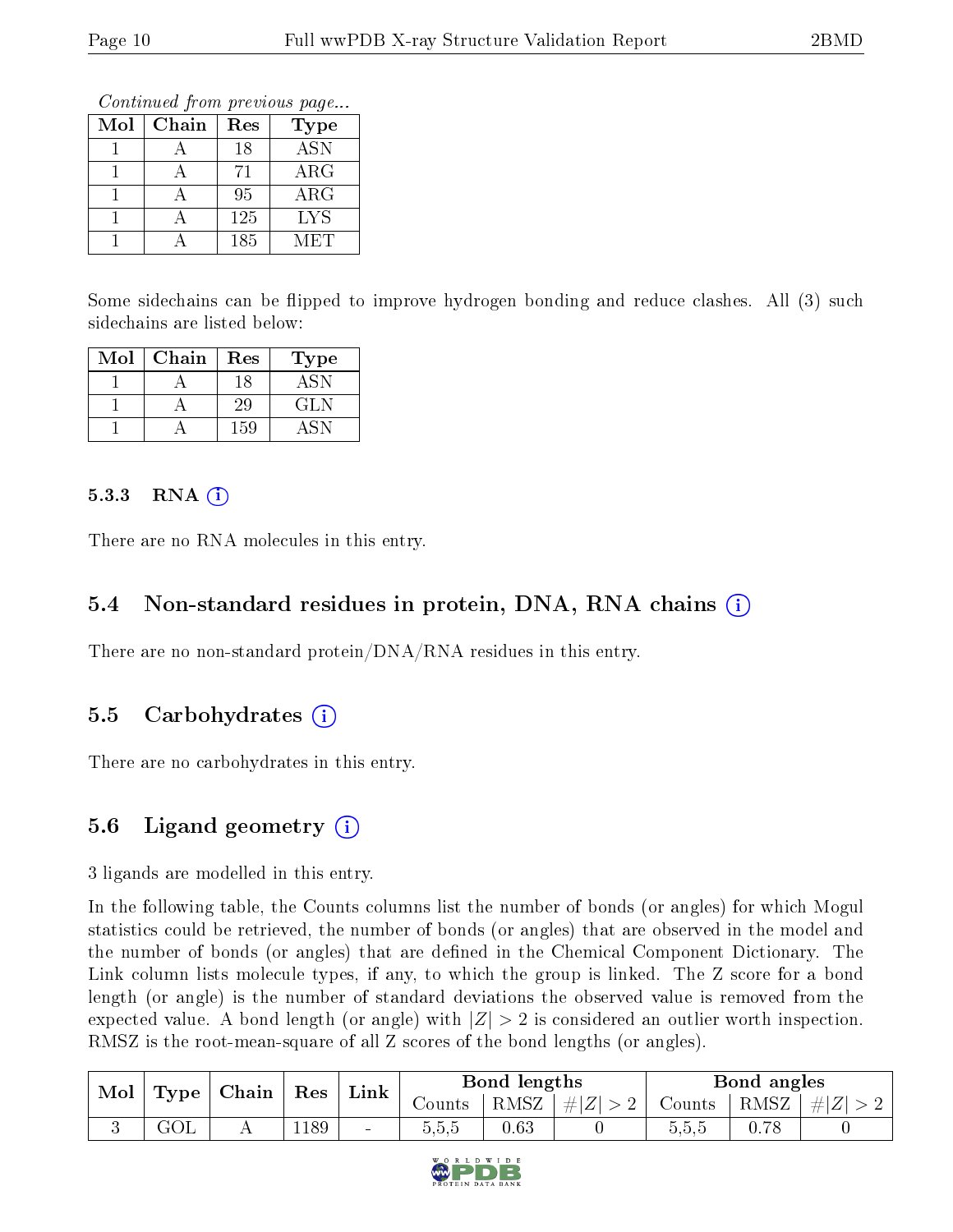| Mol<br>$\mid$ Chain $\mid$ Res<br>Type <sub>1</sub> |  |      | Link            |            | Bond lengths |          |          | Bond angles |          |
|-----------------------------------------------------|--|------|-----------------|------------|--------------|----------|----------|-------------|----------|
|                                                     |  |      |                 | Counts     | RMSZ         | # Z      | Counts   | RMSZ        | $\# Z $  |
| GOL                                                 |  | .188 | $\sim$          | 5,5,5      | $0.32\,$     |          | 0.5.5    | 0.33        |          |
| ${\rm GDP}$                                         |  | 1187 | $\qquad \qquad$ | 24, 30, 30 | 0.98         | $2(8\%)$ | 31,47,47 | 1.93        | $(22\%)$ |

In the following table, the Chirals column lists the number of chiral outliers, the number of chiral centers analysed, the number of these observed in the model and the number defined in the Chemical Component Dictionary. Similar counts are reported in the Torsion and Rings columns. '-' means no outliers of that kind were identified.

| Mol | Type       | Chain | $R$ es $\perp$ | Link   | Chirals | <b>Torsions</b> | Rings   |
|-----|------------|-------|----------------|--------|---------|-----------------|---------|
|     | GOL        |       | 1189           | $\sim$ |         | 0/4/4/          |         |
|     | <b>GOL</b> |       | 1188           | $\sim$ |         | 1/4/4/4         |         |
|     | GDP        |       | 1187           |        |         | 2/12/32/32      | 0/3/3/3 |

All (2) bond length outliers are listed below:

| Mol | Chain |      |            | $\text{Res}$   $\text{Type}$   $\text{Atoms}$ | Z           | $\perp$ Observed( $\AA$ ) $\perp$ | Ideal $(A)$ |
|-----|-------|------|------------|-----------------------------------------------|-------------|-----------------------------------|-------------|
|     |       | 1187 | <b>GDP</b> | $^{\circ}$ C6-N1 $^{\circ}$                   | $\mid 3.51$ |                                   |             |
|     |       | 1187 | GDP        | $C2-N1$                                       | -2.00       |                                   |             |

All (7) bond angle outliers are listed below:

| Mol            | Chain | Res  | Type       | Atoms          | Z       | Observed $(°)$ | Ideal(°) |
|----------------|-------|------|------------|----------------|---------|----------------|----------|
| $\overline{2}$ |       | 1187 | GDP        | $N3$ -C2- $N1$ | $-6.07$ | 119.12         | 127.22   |
| $\mathcal{P}$  | А     | 1187 | GDP        | $C2-N3-C4$     | 4.73    | 120.76         | 115.36   |
| $\overline{2}$ | А     | 1187 | <b>GDP</b> | $C6-N1-C2$     | 3.24    | 121.08         | 115.93   |
| $\overline{2}$ | А     | 1187 | GDP        | $C5-C6-N1$     | $-3.22$ | 119.02         | 123.43   |
| $\mathcal{D}$  |       | 1187 | <b>GDP</b> | $N2-C2-N1$     | 2.31    | 120.84         | 117.25   |
| $\overline{2}$ | А     | 1187 | <b>GDP</b> | $C4-C5-N7$     | $-2.26$ | 107.05         | 109.40   |
| 2              |       | 1187 | GDP        | $C6-C5-C4$     | $-2.04$ | 118.85         | 120.80   |

There are no chirality outliers.

All (3) torsion outliers are listed below:

| Mol∣Chain |      | Res   Type | Atoms               |
|-----------|------|------------|---------------------|
|           | 1187 | GDP        | $PA-O3A-PB-O2B$     |
|           | 1187 | GDP        | $PA-O3A-PB-O1B$     |
|           |      | GOL.       | $O1 - C1 - C2 - C3$ |

There are no ring outliers.

1 monomer is involved in 2 short contacts:

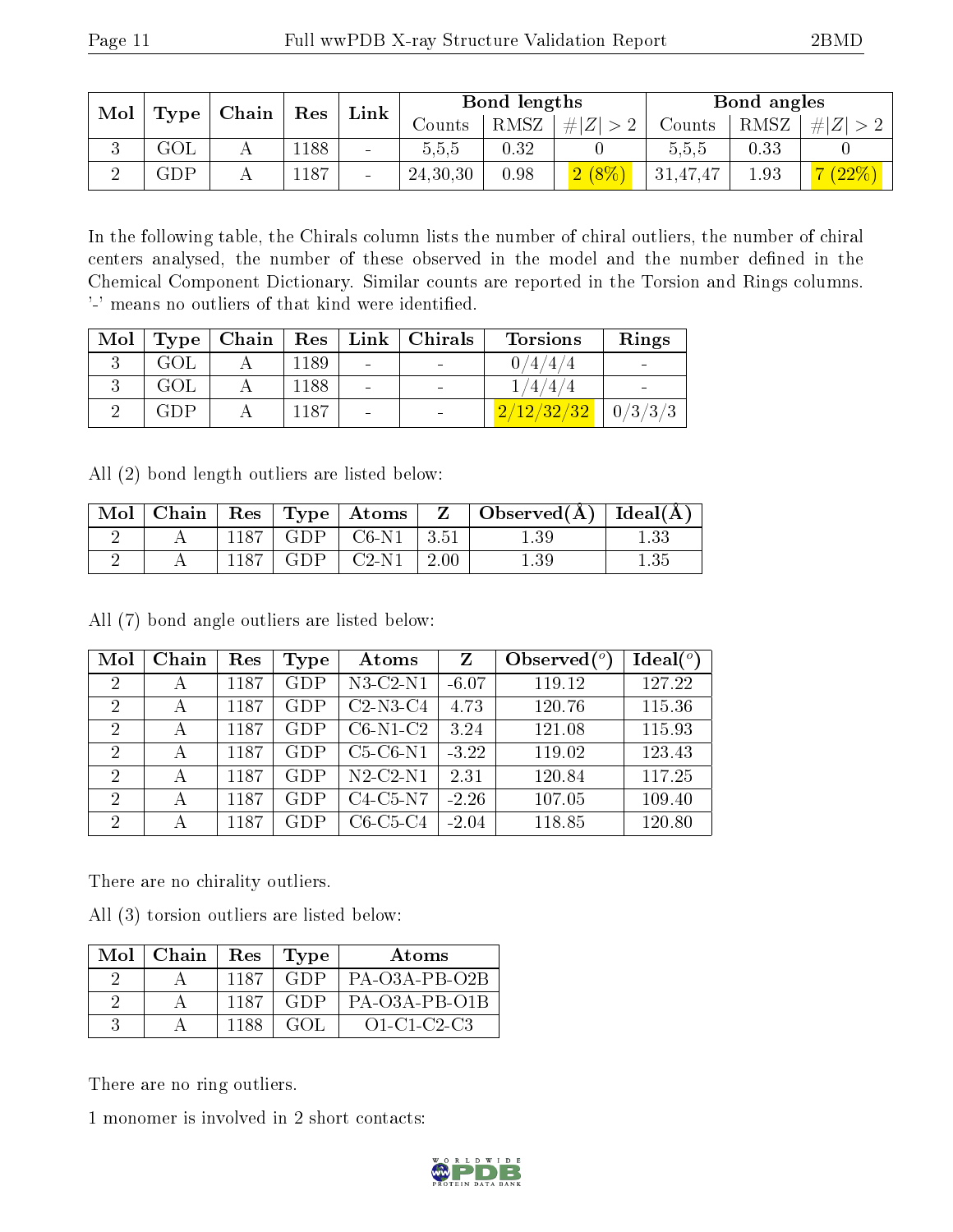|  |                        | $\mid$ Mol $\mid$ Chain $\mid$ Res $\mid$ Type $\mid$ Clashes $\mid$ Symm-Clashes $\mid$ |
|--|------------------------|------------------------------------------------------------------------------------------|
|  | $1189 \mid \text{GOL}$ |                                                                                          |

The following is a two-dimensional graphical depiction of Mogul quality analysis of bond lengths, bond angles, torsion angles, and ring geometry for all instances of the Ligand of Interest. In addition, ligands with molecular weight > 250 and outliers as shown on the validation Tables will also be included. For torsion angles, if less then 5% of the Mogul distribution of torsion angles is within 10 degrees of the torsion angle in question, then that torsion angle is considered an outlier. Any bond that is central to one or more torsion angles identified as an outlier by Mogul will be highlighted in the graph. For rings, the root-mean-square deviation (RMSD) between the ring in question and similar rings identified by Mogul is calculated over all ring torsion angles. If the average RMSD is greater than 60 degrees and the minimal RMSD between the ring in question and any Mogul-identified rings is also greater than 60 degrees, then that ring is considered an outlier. The outliers are highlighted in purple. The color gray indicates Mogul did not find sufficient equivalents in the CSD to analyse the geometry.



#### 5.7 [O](https://www.wwpdb.org/validation/2017/XrayValidationReportHelp#nonstandard_residues_and_ligands)ther polymers (i)

There are no such residues in this entry.

### 5.8 Polymer linkage issues (i)

There are no chain breaks in this entry.

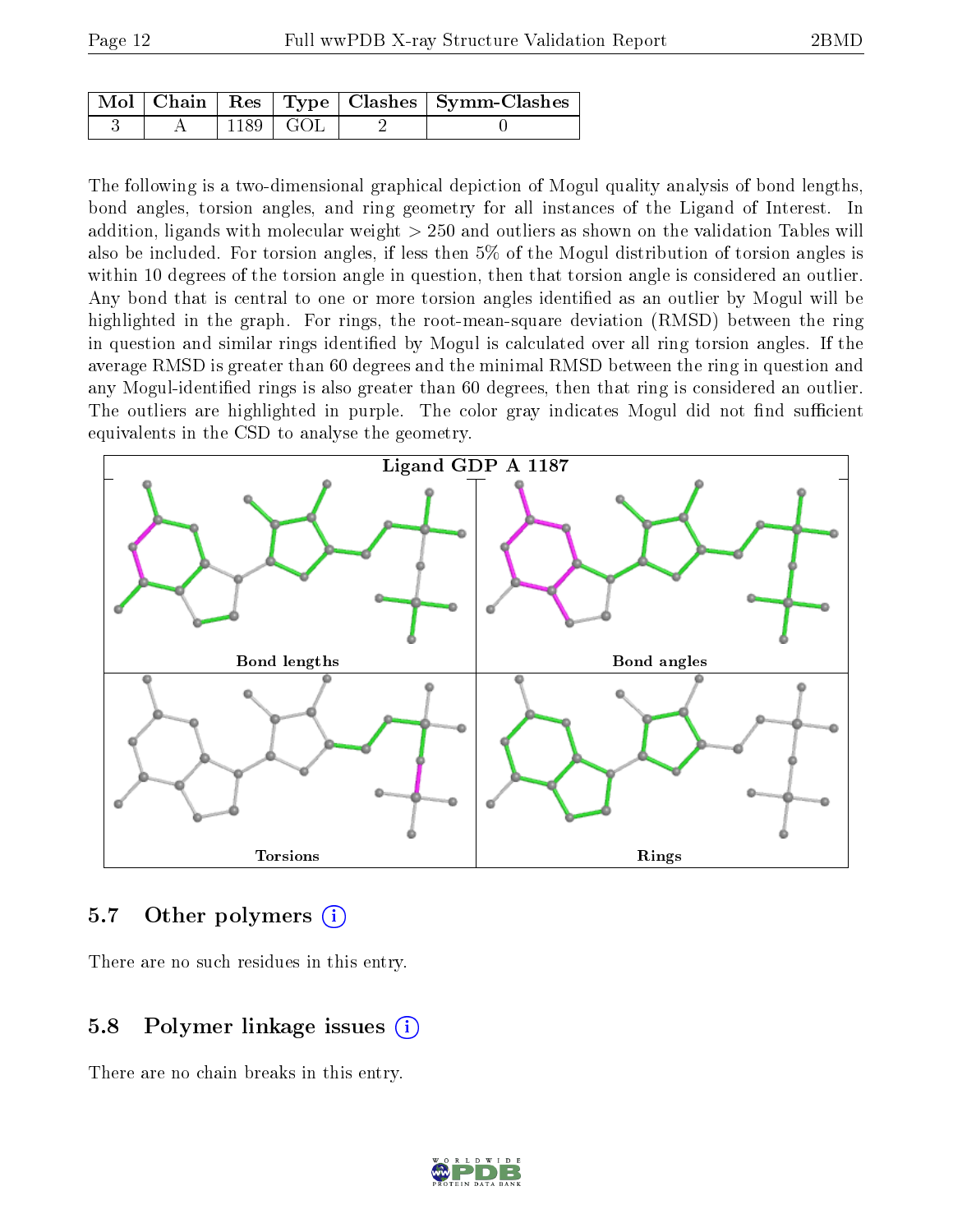### 6 Fit of model and data  $\left( \cdot \right)$

### 6.1 Protein, DNA and RNA chains (i)

In the following table, the column labelled  $#RSRZ>2'$  contains the number (and percentage) of RSRZ outliers, followed by percent RSRZ outliers for the chain as percentile scores relative to all X-ray entries and entries of similar resolution. The OWAB column contains the minimum, median,  $95<sup>th</sup>$  percentile and maximum values of the occupancy-weighted average B-factor per residue. The column labelled  $Q< 0.9$  lists the number of (and percentage) of residues with an average occupancy less than 0.9.

| Mol   Chain | Analysed                   | $^{\shortmid} < \rm{RSRZ} > \parallel$ | $\rm \#RSRZ{>}2$ |  | $\mid$ OWAB(Å <sup>2</sup> ) $\mid$ Q<0.9 $\mid$                                                      |  |
|-------------|----------------------------|----------------------------------------|------------------|--|-------------------------------------------------------------------------------------------------------|--|
|             | $^+$ 173/186 (93%) $\vert$ | 0.02                                   |                  |  | $\begin{array}{ c c c c c c c c c } \hline 9 & (5\%) & 27 & 22 & 4, 11, 33, 51 \\ \hline \end{array}$ |  |

All (9) RSRZ outliers are listed below:

| Mol | $Chain$      | Res | Type       | <b>RSRZ</b> |
|-----|--------------|-----|------------|-------------|
| 1   | А            | 6   | THR        | 8.6         |
| 1   | A            | 184 | $\rm{ARG}$ | 4.7         |
| 1   | А            | 183 | GLU        | 3.8         |
| 1   | А            | 5   | <b>GLU</b> | 3.8         |
| 1   | A            | 182 | PRO        | 3.7         |
| 1   | А            | 186 | <b>GLY</b> | 3.4         |
| 1   | А            | 185 | MET        | 3.2         |
| 1   | $\mathsf{A}$ | 146 | <b>GLU</b> | 2.6         |
|     |              | 47  | PHE        | 2.1         |

### 6.2 Non-standard residues in protein, DNA, RNA chains  $(i)$

There are no non-standard protein/DNA/RNA residues in this entry.

#### 6.3 Carbohydrates (i)

There are no carbohydrates in this entry.

### 6.4 Ligands  $(i)$

In the following table, the Atoms column lists the number of modelled atoms in the group and the number defined in the chemical component dictionary. The B-factors column lists the minimum, median,  $95<sup>th</sup>$  percentile and maximum values of B factors of atoms in the group. The column labelled  $Q< 0.9$  lists the number of atoms with occupancy less than 0.9.